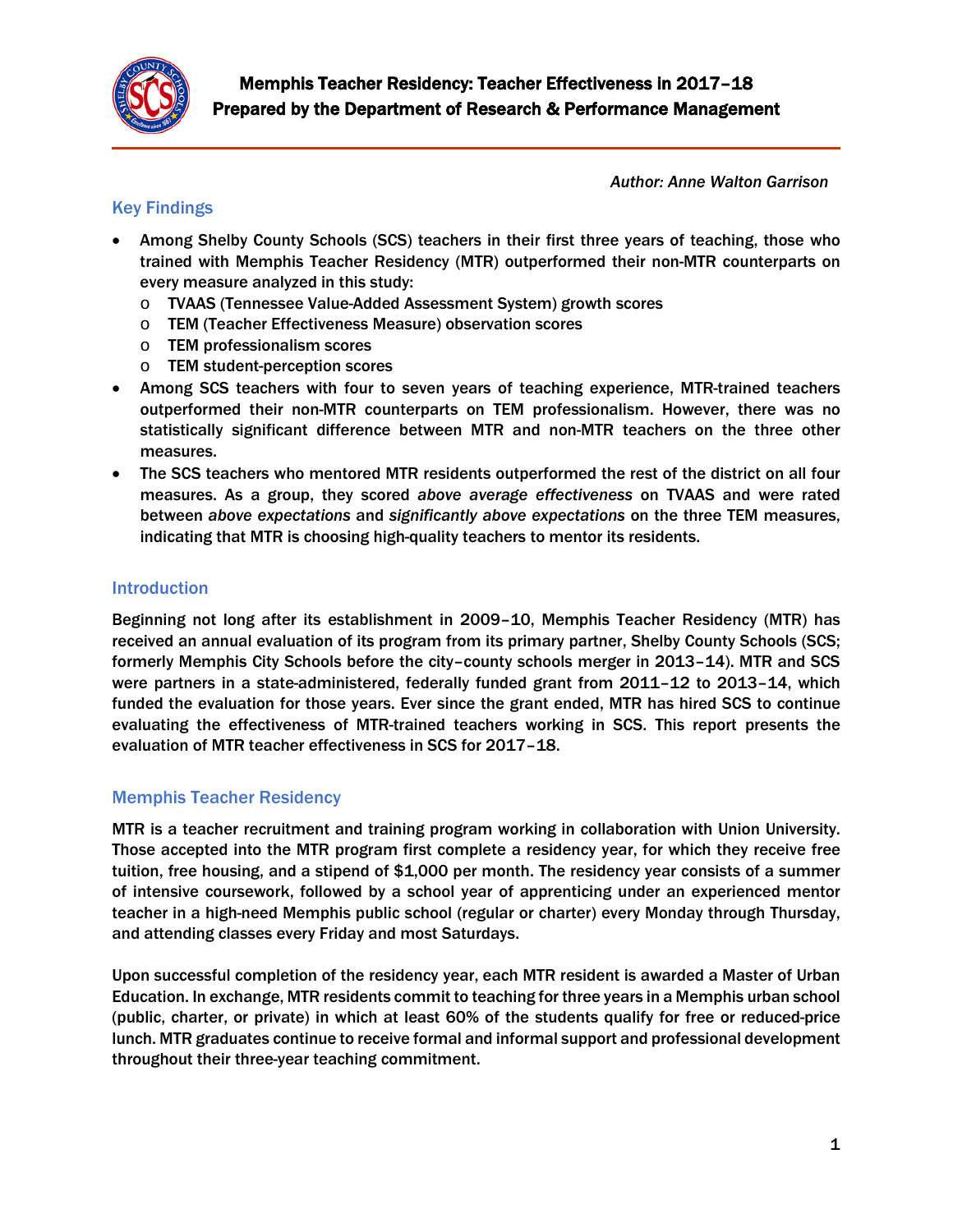

MTR requires graduates who do not fulfill their three-year teaching commitment to reimburse MTR in the amount of \$10,000 for each unfulfilled year—for a potential total of \$30,000. This provides strong incentive for MTR graduates to enter the teaching profession and remain in it for at least three years.

## **Methods**

This evaluation analyzed four measures to compare the teaching effectiveness of MTR-related teachers with that of their non-MTR-related counterparts: 1) MTR-trained teachers were compared to teachers who did not go through the MTR program, and 2) mentors of MTR residents were compared to the rest of the district.

To assess the performance of the MTR-trained teachers, MTR/non-MTR comparisons were made for two groups of teachers: those with one to three years of SCS teaching experience and those with four to seven years. Three years is a logical cut-point because of: 1) the continued professional support MTR teachers receive for the first three years after graduating from the program, and 2) the financial arrangement mentioned above. The MTR graduates with more than three years of experience had been teaching in the district between four and seven years, hence the 4–7 year category.

To measure the quality of the MTR mentors, the mentors of the 2017–18 MTR residents were compared to the rest of the district, regardless of years of experience. Years of experience was excluded from the analysis for one simple reason: mentor teachers should be of high quality in general, not just in comparison to teachers with similar experience. An ineffective teacher with X years of experience should not be a mentor teacher even if he happens to be a little more effective than the average teacher with similar experience. In other words, the goal is to recruit truly highquality teachers, not just those who are good for their experience level. About half of the 2017–18 MTR mentors had only three to five years of SCS teaching experience, while roughly a sixth had been teaching for six to nine years, and about a third had been teaching for 10 to 31 years.

Independent samples t-tests were employed to make the comparisons. This method compares the mean score of one group to the mean score of another group and assesses the statistical significance of the difference between the two means. The four measures used for the MTR/non-MTR mean comparisons are discussed below.

### **Measures**

#### TVAAS Scores

The first measure consists of teachers' scores from the Tennessee Value-Added Assessment System (TVAAS). Teacher-level TVAAS data are designed to show how much *growth* a teacher's students exhibited on achievement tests from one year to the next. A teacher's TVAAS scores are generated by assessing her students' performance on end-of-year state-mandated assessments in light of those students' past performance on such assessments. Students outpacing their past performance will raise the teacher's TVAAS score, while students falling short of their past performance will lower it.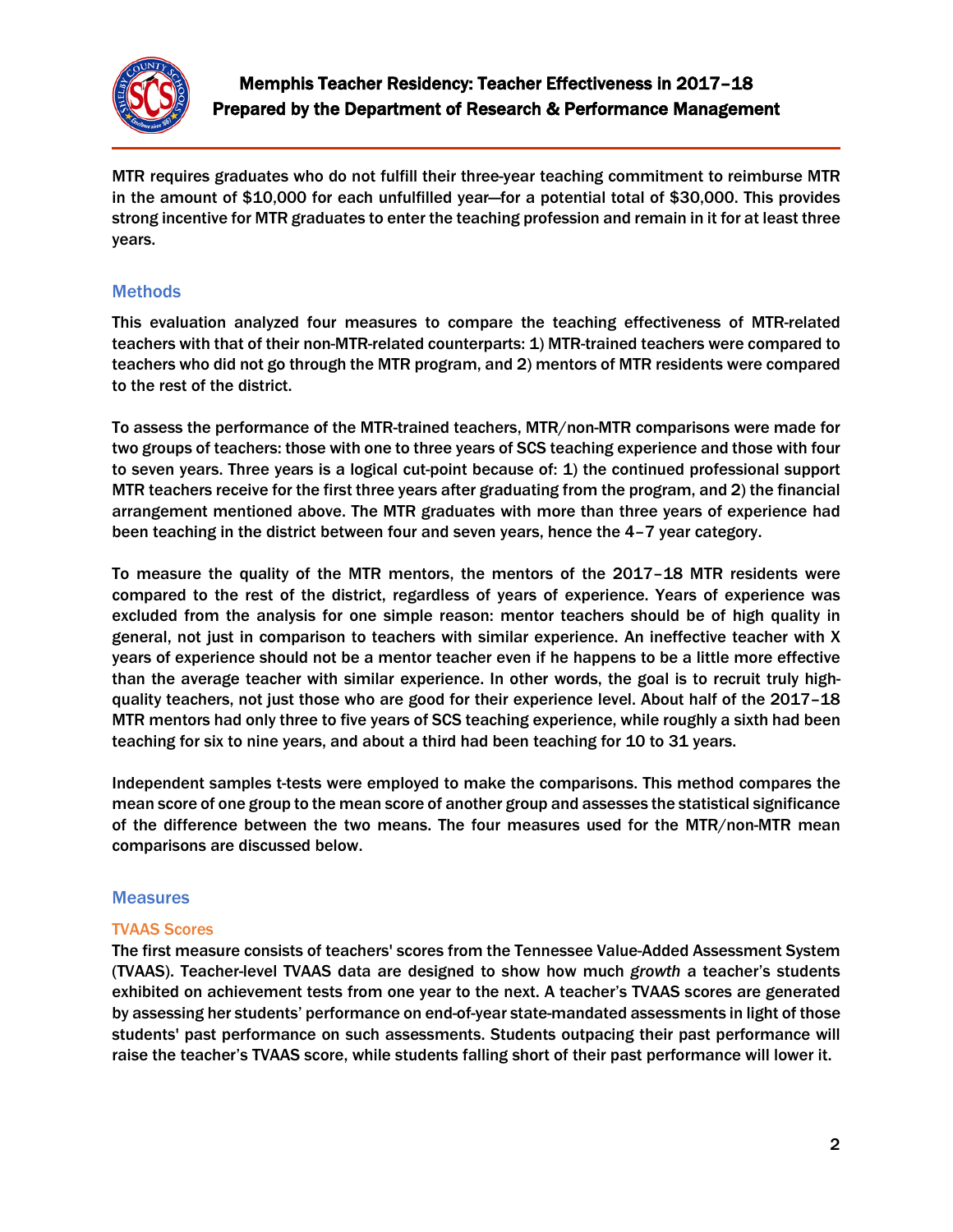

Teachers of tested subjects received a separate 2017–18 TVAAS effectiveness score for each subject or grade level tested, so if a teacher taught eighth-grade mathematics and Algebra I, he received two effectiveness scores. Teachers were also assigned an overall composite score, calculated as a 3 year, 2-year, or 1-year average, depending on the number of years of data available for each teacher. This inconsistency in composite scores is unfortunate, because it is important to be able to look at a teacher's overall TVAAS performance from year to year, without influence from previous years. This is especially important for the first few years of a teacher's career, when we expect the most dramatic improvements to occur.

Since the focus of this evaluation is on MTR teachers' performance specifically in 2017–18, it was necessary to create a single-year composite score for each teacher in the study. This was accomplished by using a weighted average, taking into account the number of students in each tested grade/subject. So if a teacher taught eighth-grade mathematics to 30 students and Algebra I to 120 students, the calculation gives the Algebra I score four times more weight than the eighthgrade mathematics score.

Each teacher's 2017–18 TVAAS composite was computed using the standardized, continuous index variable that underlies the ordinal TVAAS levels of 1 to 5 with which most Tennessee educators are familiar. The index variable consists of an estimate (produced by the TVAAS statistical model) divided by its standard error. The TVAAS effectiveness levels are derived from the values of the index variable as indicated in Table 1.

| Level        | Label                             | <b>Underlying index</b>   |
|--------------|-----------------------------------|---------------------------|
|              | Least effective                   | index $< -2$              |
| $\mathbf{2}$ | Approaching average effectiveness | $-2 \leq$ index $\leq -1$ |
| 3            | <b>Average effectiveness</b>      | $-1 \leq$ index $\leq 1$  |
| 4            | Above average effectiveness       | $1 \leq \text{index} < 2$ |
| 5            | Most effective                    | $2 \leq \text{index}$     |

Table 1. Designation of TVAAS effectiveness levels based on TVAAS index

#### TEM Component Scores

The other three measures employed in this evaluation are all components of the TEM (Teacher Effectiveness Measure), which is SCS's teacher evaluation system. Every teacher receives a TEM score each year (unlike TVAAS, which applies only to teachers of tested subjects). The TEM comprises multiple measures: observations, professionalism, student perceptions, student achievement, and student growth. The TEM components are each rated on a 1–5 scale, as indicated in Table 2.

|  |  | Table 2. TEM effectiveness ratings |  |
|--|--|------------------------------------|--|
|--|--|------------------------------------|--|

| Rating       | Label                                   |
|--------------|-----------------------------------------|
| 1            | <b>Significantly below expectations</b> |
| $\mathbf{2}$ | <b>Below expectations</b>               |
| 3            | <b>Meeting expectations</b>             |
| 4            | <b>Above expectations</b>               |
| 5            | <b>Significantly above expectations</b> |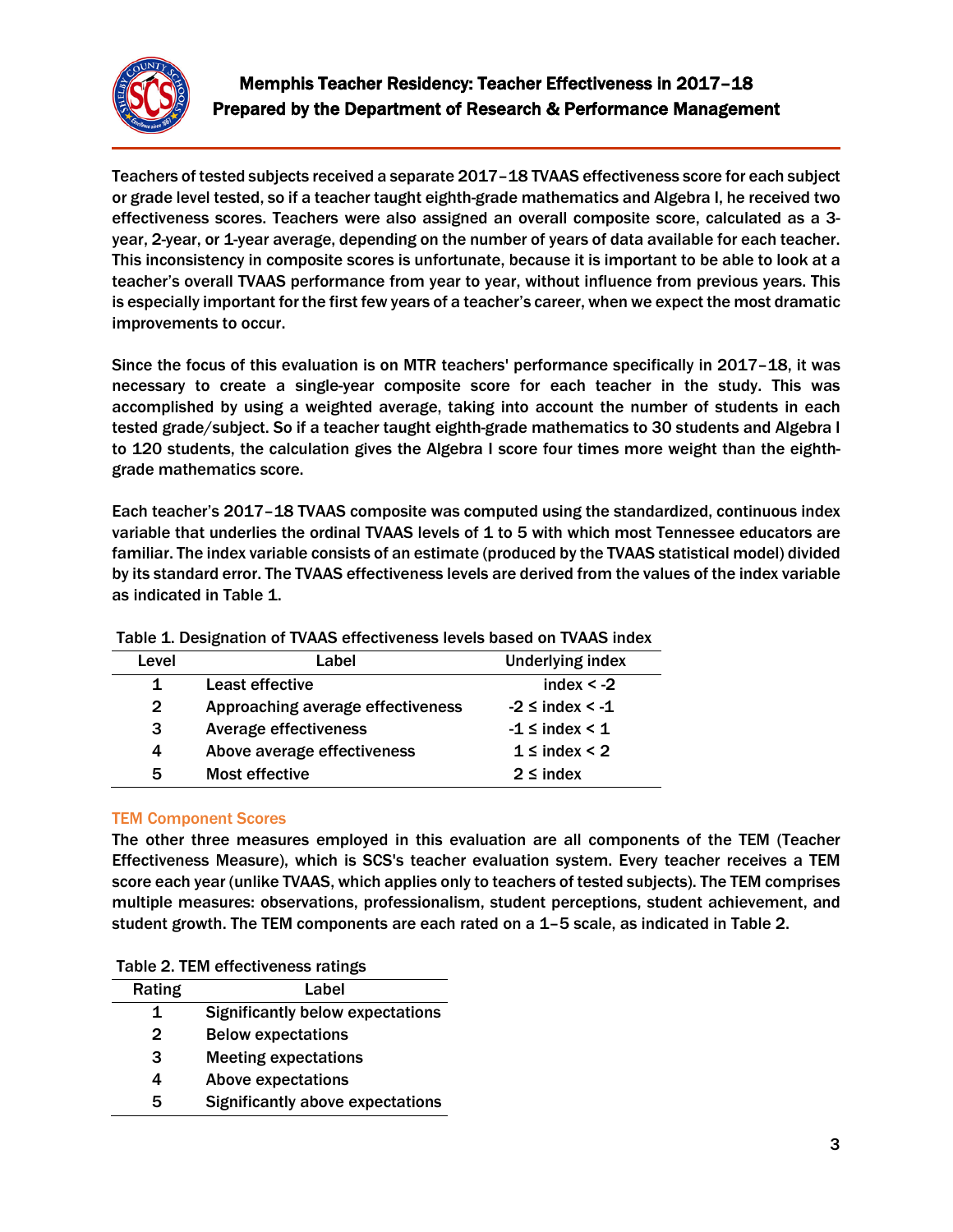

The components of the TEM are combined to create an overall TEM score. However, this evaluation separately analyzes three of the individual TEM components, because much of the overall TEM score consists—in varying degrees according to circumstance—of TVAAS performance. Since some teachers are assigned schoolwide TVAAS scores because they do not teach tested subjects, it is much more desirable to analyze separately: 1) TVAAS scores (for teachers of tested subjects), and 2) components of the TEM that are not related to achievement tests (for all teachers). The three nonachievement-related TEM components are discussed below.

*Observation scores.* Certified TEM observers conduct announced and unannounced observations of all SCS teachers (and other certified staff) throughout each school year. Principals, vice principals, assistant principals, PLC (professional learning community) coaches, content specialists, district coaches, National Board Certified Teachers, and specialty teachers were among the designated positions eligible to become certified TEM observers for 2017–18. New hires were to be observed four times throughout the year: once announced and three times unannounced. Teachers who scored less than a 3 on any one of several TEM components the previous year were to have one announced and two unannounced observations. All other teachers were to have one announced and one unannounced observation. A teacher's final score on the observation component of the TEM consists of the average of all her observation scores for the year.

#### *Professionalism scores.* From the 2017–18 TEM Manual (p.12):

*The Professionalism component is designed to capture a teacher's efforts to enhance their practice through professional learning and growth, use of data, school and community involvement, and leadership….*

*Teachers and school administrators will collect and document evidence of a teachers' [sic] professionalism throughout the course of the school year. The school administrator will then review the evidence and determine a final score during [a conference] at the end of the school year….*

*Administrators and teachers are encouraged to use the Professionalism Rubric Scoring Guide to assist in evidence, artifact collection, and assigning ratings. Teachers should submit 3-5 relevant artifacts per indicator from the current school year.*

*Student-perception scores.* SCS students are surveyed twice a year using the Tripod survey instrument. According to the 2017–18 TEM Manual (p.11), the Tripod survey:

*...asks students to assess observable teaching practices in their classroom based on what we refer to as the "Seven Cs":*

- Caring *about students (encouragement and support)*
	- o Ex: *"My teacher in this class makes me feel that s/he really cares about me."*
- Controlling *behavior (press for cooperation and peer support)*
	- o Ex: *"Our class stays busy and doesn't waste time."*
- Clarifying *lessons (success seems feasible)*
	- o Ex: *"My teacher explains difficult things clearly."*
- Challenging *lesson (press for effort, perseverance, and rigor)*
	- o Ex: *"My teacher wants me to explain my answers – why I think what I think."*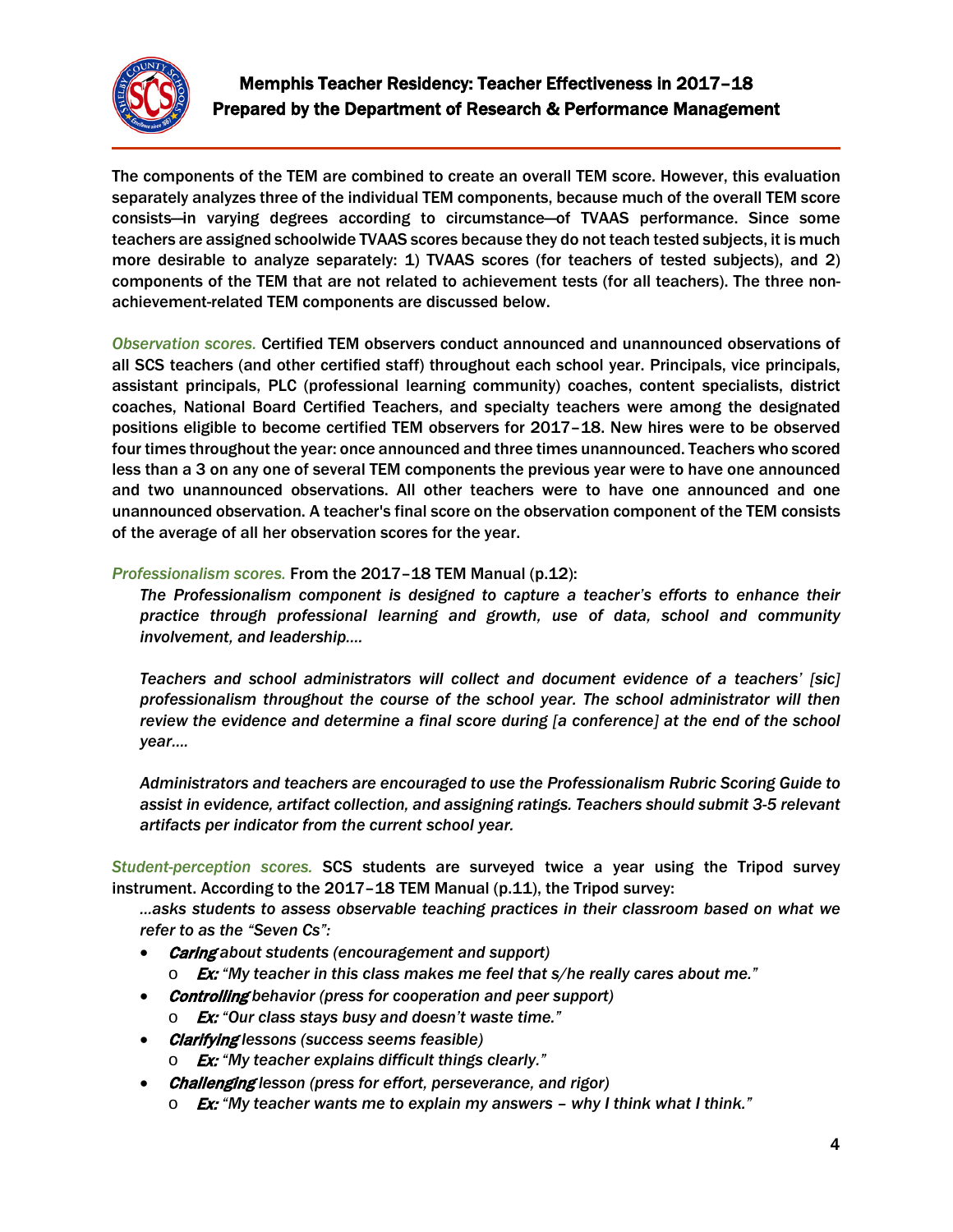

- Captivating *students (learning seems interesting and relevant)* o Ex: *"My teacher makes learning enjoyable."*
- Conferring *with students (students sense their ideas are respected)*
	- o Ex: *"My teacher wants us to share our thoughts."*
- Consolidating *knowledge (ideas get connected and integrated)*
	- o Ex: *"My teacher takes the time to summarize what we learn each day."*

*Student Perception Survey data for a teacher will factor into a single score based on a Normal Curve Equivalent (NCE), similar to a percentile rank and create an index score of 1-5, similar to TVAAS scores. The ratings for the Student Perception Survey are calculated based on the comparison of all teachers in each SCS survey level [grade bands K–2, 3–5, 6–8, and 9–12].*

### **Results**

The findings of the TVAAS analyses are presented in Table 3, which displays results first in the units of the index variable (i.e., standard errors) and then converted into effectiveness levels as described in Table 1. While the index units show the group comparisons more precisely, the effectiveness levels may be more readily understandable. The TVAAS effectiveness levels of 1 through 5 are well known to most Tennessee educators, so seeing the standard error units translated into the effectiveness levels can help provide substance and context to the results.

As Table 3 illustrates, MTR teachers with 1–3 years of teaching experience outperformed their non-MTR counterparts by 1.33 standard error units. Although both groups' mean TVAAS composite fell within the Level 3 effectiveness category, a difference of one and a third standard error units is nonetheless quite large. Note that the non-MTR teachers were just over a hundredth of a point away from averaging Level 2 (*approaching average effectiveness*), while their MTR counterparts were well within the top half of Level 3 (*average effectiveness*). As for the teachers with 4–7 years of experience, however, the mean difference in scores between MTR and non-MTR teachers was not statistically significant.

Turning now to the MTR mentors, their TVAAS performance far outpaced that of the rest of the district. They averaged 1.72 standard error units above the non-mentors—a very large difference. Moreover, the mentors averaged Level 4 (*above average effectiveness*), while the rest of the district averaged Level 3 (*average effectiveness*).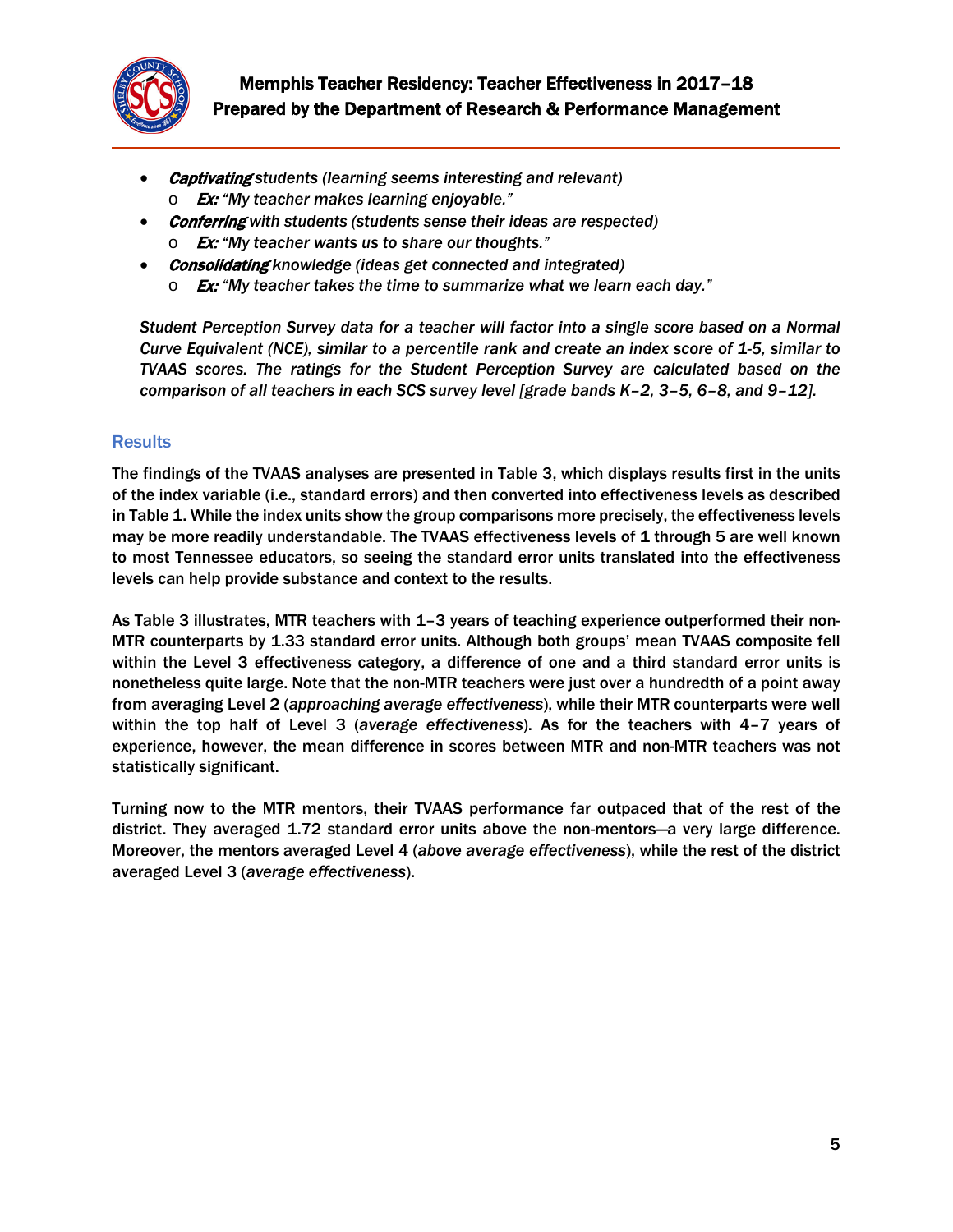

| <b>Years of</b><br>experience | Teacher<br>group  | Mean TVAAS composite# |                    | Mean difference <sup><math>\wedge</math></sup> |  | N        | <b>Statistical</b><br>significance |                |
|-------------------------------|-------------------|-----------------------|--------------------|------------------------------------------------|--|----------|------------------------------------|----------------|
| 1 to 3                        | <b>MTR</b>        | 0.34                  | Level <sub>3</sub> | 1.33                                           |  | 0 levels | 66                                 | <b>YES</b>     |
|                               | Non-MTR           | $-0.99$               | Level <sub>3</sub> |                                                |  | 679      | $(p=.000)$                         |                |
| 4 to 7                        | <b>MTR</b>        | $-0.29$               | Level <sub>3</sub> | $-0.72$                                        |  | 0 levels | 28                                 | N <sub>O</sub> |
|                               | Non-MTR           | 0.43                  | Level 3            |                                                |  | 332      | $(p=.212)$                         |                |
| N/A                           | <b>Mentor</b>     | 1.55                  | Level 4            | 1.72                                           |  | 1 level  | 29                                 | <b>YES</b>     |
|                               | <b>Non-Mentor</b> | $-0.17$               | Level <sub>3</sub> |                                                |  | 2,788    | $(p=.002)$                         |                |

Table 3. Mean differences† between MTR and non-MTR teachers' 2017–18 TVAAS composites

† assessed via independent-samples t-test

‡ method for obtaining TVAAS composites described in "TVAAS Scores" section; conversion of TVAAS index into effectiveness levels explained in Table 1; first column: TVAAS index (standard error units); second column: corresponding TVAAS effectiveness level

^ mean differences shown two ways:

• TVAAS index: the given MTR group's mean TVAAS composite minus that of the non-MTR group

• TVAAS effectiveness level: the given MTR group's mean effectiveness level minus that of the non-MTR group

| Years of<br>experience | <b>TEM component</b>   | <b>Teacher</b><br>group | Mean score <sup>#</sup> | Mean<br>difference | N     | <b>Statistical</b><br>significance |
|------------------------|------------------------|-------------------------|-------------------------|--------------------|-------|------------------------------------|
| 1 to 3                 | <b>Observations</b>    | <b>MTR</b>              | 4.13                    | 0.43               | 79    | <b>YES</b>                         |
|                        |                        | Non-MTR                 | 3.70                    |                    | 1,365 | $(p=.000)$                         |
|                        | Professionalism        | <b>MTR</b>              | 4.37                    | 0.48               | 79    | <b>YES</b>                         |
|                        |                        | Non-MTR                 | 3.89                    |                    | 1,365 | $(p=.000)$                         |
|                        | <b>Student surveys</b> | <b>MTR</b>              | 4.00                    | 0.29               | 76    | <b>YES</b>                         |
|                        |                        | <b>Non-MTR</b>          | 3.71                    |                    | 1,009 | $(p=.021)$                         |
| 4 to 7                 | <b>Observations</b>    | <b>MTR</b>              | 4.32                    | 0.11               | 23    | <b>NO</b>                          |
|                        |                        | Non-MTR                 | 4.21                    |                    | 795   | $(p=.339)$                         |
|                        | Professionalism        | <b>MTR</b>              | 4.64                    | 0.27               | 23    | <b>YES</b>                         |
|                        |                        | Non-MTR                 | 4.37                    |                    | 793   | $(p=.046)$                         |
|                        | <b>Student surveys</b> | <b>MTR</b>              | 4.18                    | 0.22               | 22    | N <sub>O</sub>                     |
|                        |                        | Non-MTR                 | 3.96                    |                    | 568   | $(p=.298)$                         |
| N/A                    | <b>Observations</b>    | <b>Mentor</b>           | 4.52                    | 0.38               | 32    | <b>YES</b>                         |
|                        |                        | <b>Non-Mentor</b>       | 4.14                    |                    | 5,744 | $(p=.000)$                         |
|                        | Professionalism        | <b>Mentor</b>           | 4.87                    | 0.57               | 32    | <b>YES</b>                         |
|                        |                        | <b>Non-Mentor</b>       | 4.30                    |                    | 5,737 | $(p=.000)$                         |
|                        | <b>Student surveys</b> | <b>Mentor</b>           | 4.27                    | 0.38               | 30    | <b>YES</b>                         |
|                        |                        | <b>Non-Mentor</b>       | 3.89                    |                    | 4,060 | $(p=.006)$                         |

Table 4. Mean differences† between MTR and non-MTR teachers' 2017–18 TEM component scores

 $\dagger$  assessed via independent-samples t-test;  $\dagger$  on a scale of 1 to 5